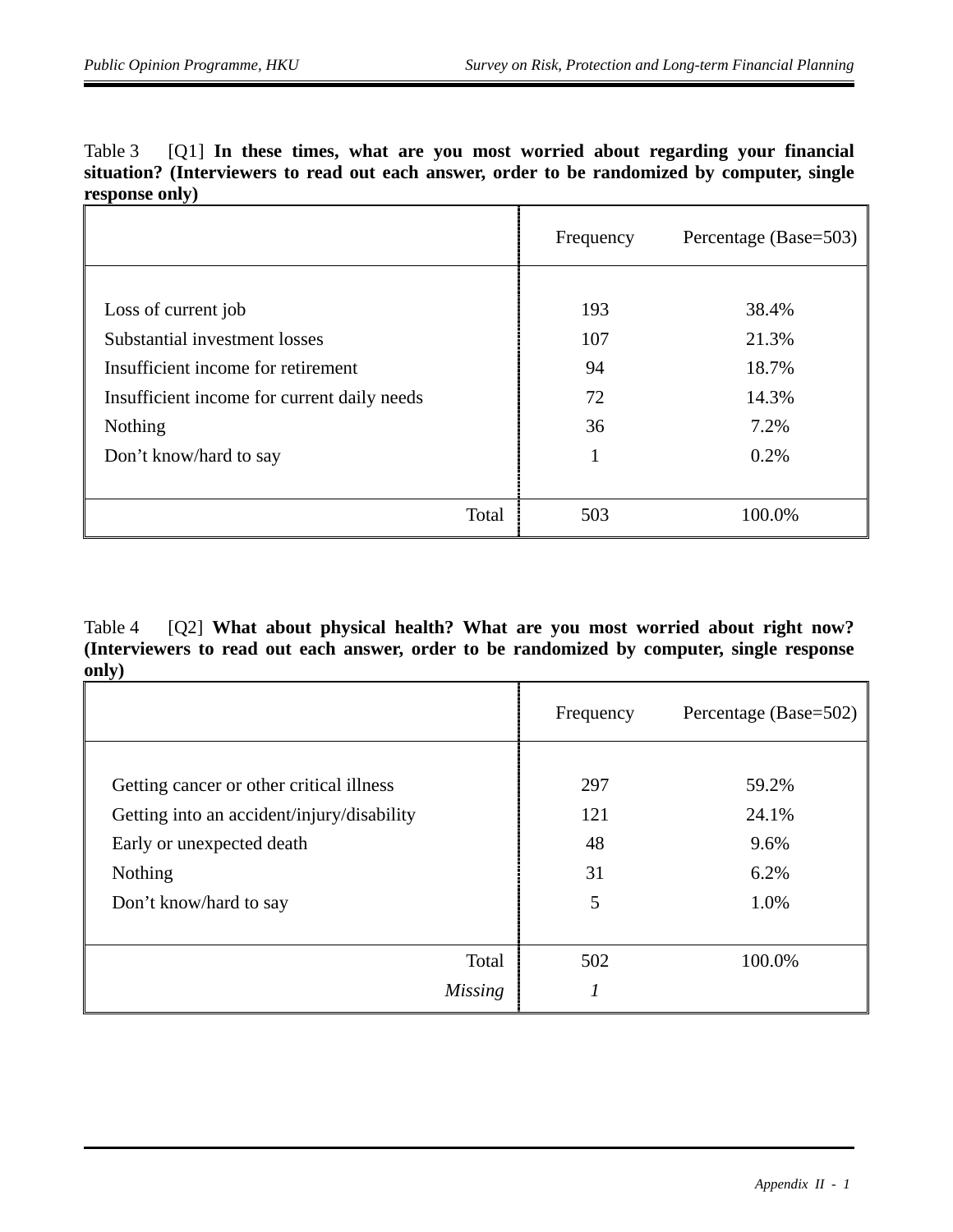|                                             | Frequency | % of total response<br>$(Base=1,177)$ | % of valid sample<br>$(Base=503)$ |
|---------------------------------------------|-----------|---------------------------------------|-----------------------------------|
|                                             |           |                                       |                                   |
| Bought life insurance policy                | 335       | 28.5%                                 | 66.6%                             |
| Bought medical / critical illness insurance | 320       | 27.2%                                 | 63.6%                             |
| Saved more cash in the bank                 | 198       | 16.8%                                 | 39.4%                             |
| Bought stocks                               | 169       | 14.4%                                 | 33.6%                             |
| Bought annuities/other retirement products  | 97        | 8.2%                                  | 19.3%                             |
| Topped up MPF                               | 30        | 2.5%                                  | 6.0%                              |
| Others                                      | 4         | 0.3%                                  | 0.8%                              |
| Nothing                                     | 24        | 2.0%                                  | 4.8%                              |
|                                             |           |                                       |                                   |
| Total                                       | 1,177     | 100.0%                                |                                   |

## Table 5 [Q3] **Are you doing anything to protect yourself from the above risks? (Interviewers to read out each answer, order to be randomized by computer, multiple responses allowed)**

## Table 6 [Q4] **Which of the following do you currently hold as part of your long-term financial plan? (Interviewers to read out each answer, order to be randomized by computer, multiple responses allowed)**

|                                                        | Frequency | % of total response<br>$(Base=1,686)$ | % of valid sample<br>$(Base=503)$ |
|--------------------------------------------------------|-----------|---------------------------------------|-----------------------------------|
|                                                        |           |                                       |                                   |
| Savings in the bank                                    | 341       | 20.2%                                 | 67.8%                             |
| MPF or other pension fund                              | 310       | 18.4%                                 | 61.6%                             |
| Critical illness insurance                             | 278       | 16.5%                                 | 55.3%                             |
| Whole of life insurance for myself/spouse/<br>children | 228       | 13.5%                                 | 45.3%                             |
| Basic medical insurance                                | 225       | 13.3%                                 | 44.7%                             |
| Investment-linked insurance                            | 213       | 12.6%                                 | 42.3%                             |
| Annuities                                              | 69        | 4.1%                                  | 13.7%                             |
| Others                                                 | 4         | 0.2%                                  | 0.8%                              |
| <b>Nothing</b>                                         | 16        | 0.9%                                  | 3.2%                              |
| Don't know/hard to say                                 | 2         | 0.1%                                  | 0.4%                              |
|                                                        |           |                                       |                                   |
| Total                                                  | 1,686     | 100.0%                                |                                   |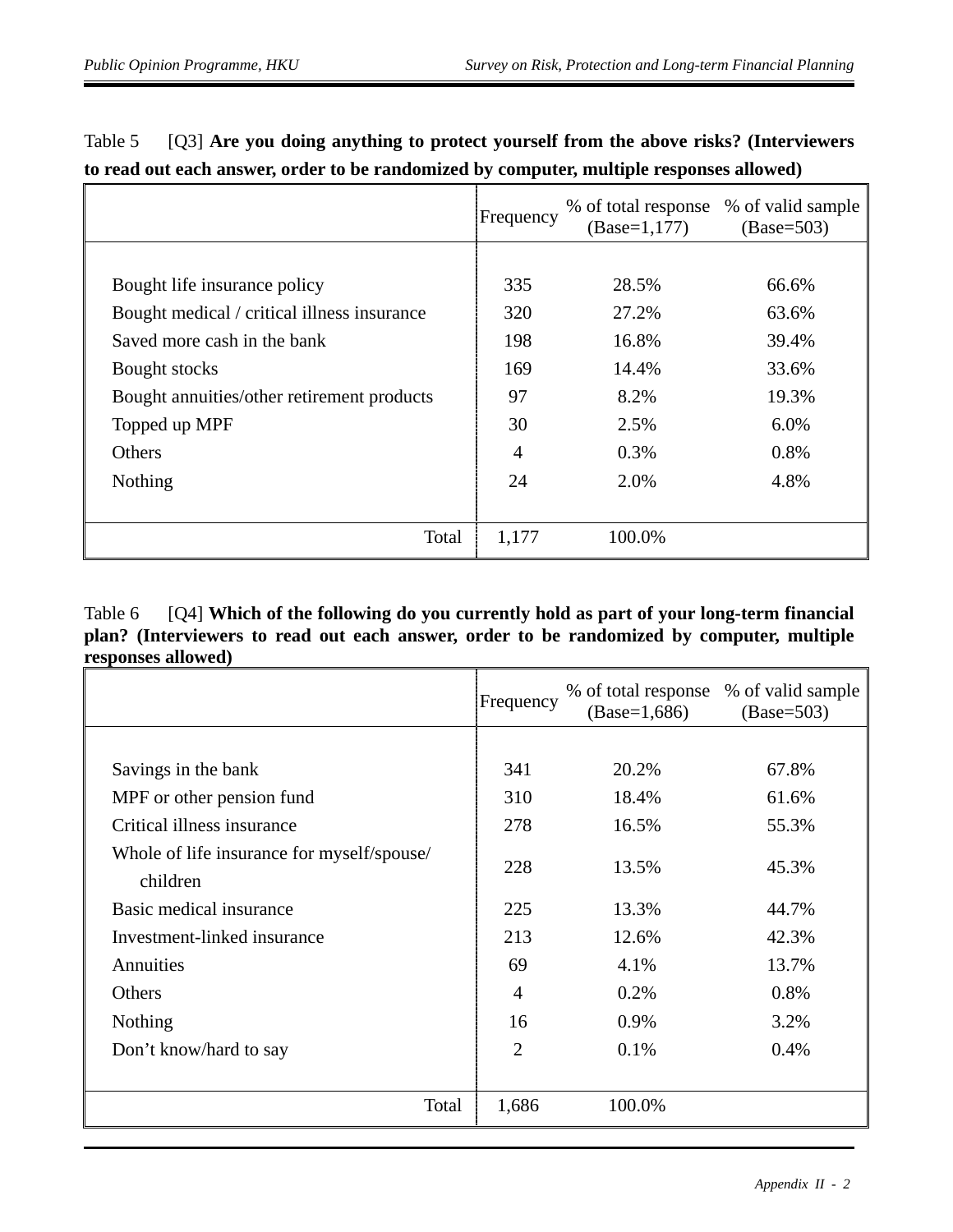|                                                             | Frequency | % of total response<br>$(Base=652)$ | % of valid sample<br>$(Base=503)$ |
|-------------------------------------------------------------|-----------|-------------------------------------|-----------------------------------|
| Kept most of holdings in cash                               | 102       | 15.6%                               | 20.3%                             |
| Unloaded stocks to prevent further loss                     | 97        | 14.9%                               | 19.3%                             |
| Changed MPF funds from aggressive to<br>conservative        | 63        | 9.7%                                | 12.5%                             |
| Added critical illness rider to basic medical<br>protection | 54        | 8.3%                                | 10.7%                             |
| Added more life insurance                                   | 38        | 5.8%                                | 7.6%                              |
| Bought life insurance for the first time                    | 22        | 3.4%                                | 4.4%                              |
| Bought annuities                                            | 13        | 2.0%                                | 2.6%                              |
| Others                                                      | 5         | 0.8%                                | 1.0%                              |
|                                                             |           |                                     |                                   |
| Nothing                                                     | 256       | 39.3%                               | 50.9%                             |
| Don't know/hard to say                                      | 2         | 0.3%                                | $0.4\%$                           |
| Total                                                       | 652       | 100.0%                              |                                   |

| Table 7 [Q5] Have you made any changes to your long-term financial planning in the past 12  |
|---------------------------------------------------------------------------------------------|
| months? (Interviewers to read out each answer, order to be randomized by computer, multiple |
| responses allowed)                                                                          |

## Table 8 [Q6] **What are your greatest barriers to long-term financial planning? (Interviewers to read out each answer, order to be randomized by computer, multiple responses allowed)**

|                                                              | Frequency | % of total response<br>$(Base=941)$ | % of valid sample<br>$(Base=501)$ |
|--------------------------------------------------------------|-----------|-------------------------------------|-----------------------------------|
| Lack of confidence in the markets/fear of losing<br>money    | 214       | 22.7%                               | 42.7%                             |
| Loss of job/job insecurity                                   | 206       | 21.9%                               | 41.1%                             |
| Lack of investment instruments that provide<br>good return   | 149       | 15.8%                               | 29.7%                             |
| Rising premium cost/lower return for insurance<br>protection | 146       | 15.5%                               | 29.1%                             |
| Feel I have adequate protection and savings                  | 137       | 14.6%                               | 27.3%                             |
| Not enough income to buy insurance                           | 58        | $6.2\%$                             | 11.6%                             |
| Others                                                       | 14        | 1.5%                                | 2.8%                              |
| Don't know/hard to say                                       | 17        | 1.8%                                | 3.4%                              |
| Total                                                        | 941       | 100.0%                              |                                   |
| Missing                                                      | 2         |                                     |                                   |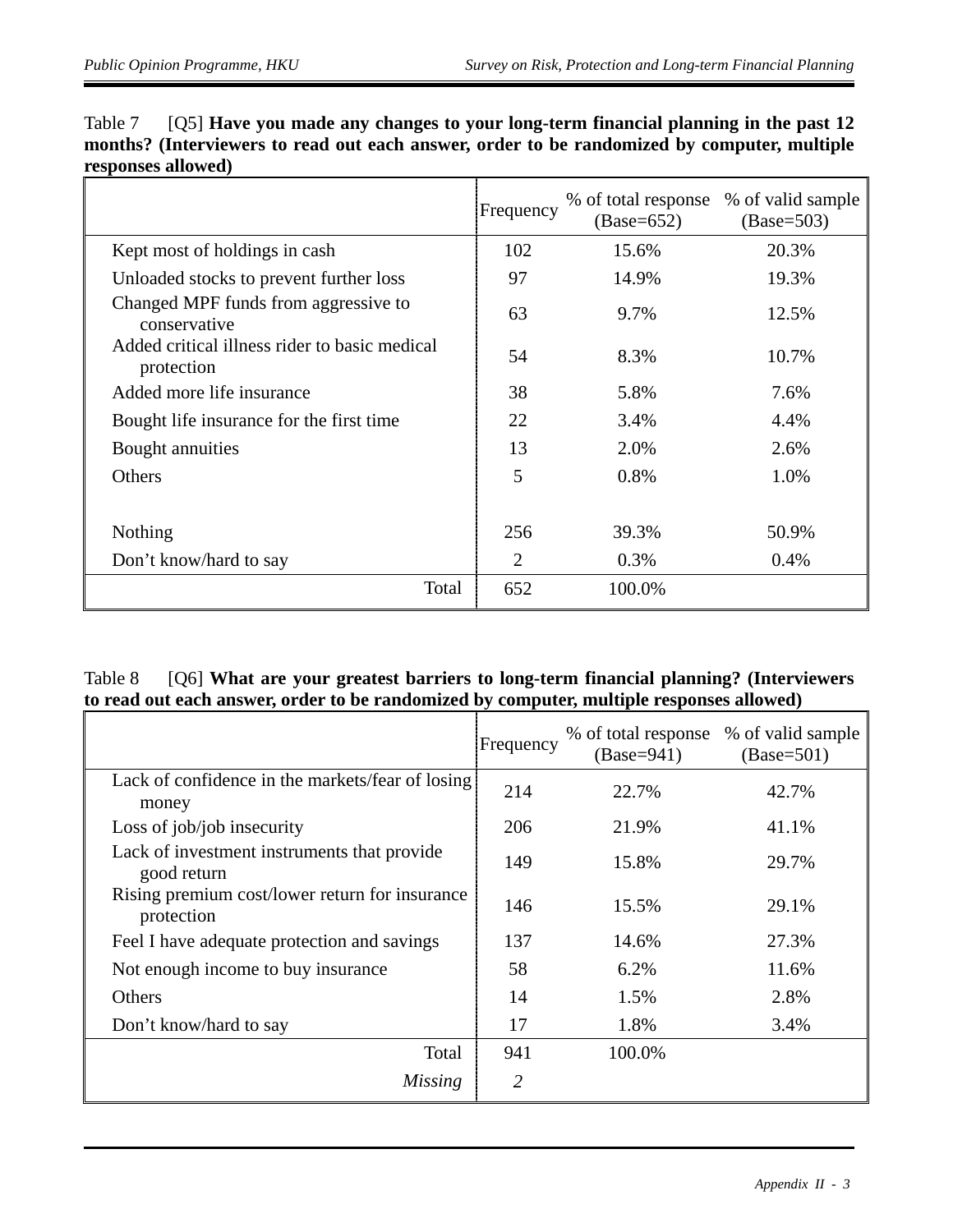|                                                            | Frequency | % of total response<br>$(Base=1,473)$ | % of valid sample<br>$(Base=500)$ |
|------------------------------------------------------------|-----------|---------------------------------------|-----------------------------------|
|                                                            |           |                                       |                                   |
| Steady and regular post-retirement income                  | 296       | 20.1%                                 | 59.2%                             |
| Adequate medical protection in old age.                    | 278       | 18.9%                                 | 55.6%                             |
| Long-term protection for my family                         | 270       | 18.3%                                 | 54.0%                             |
| Save more cash in the bank                                 | 256       | 17.4%                                 | 51.2%                             |
| Adequate medical protection in case of critical<br>illness | 222       | 15.1%                                 | 44.4%                             |
| Recover investment losses                                  | 128       | 8.7%                                  | 25.6%                             |
| Others                                                     | 11        | 0.7%                                  | 2.2%                              |
| Don't know/hard to say                                     | 12        | 0.8%                                  | 2.4%                              |
|                                                            |           |                                       |                                   |
| Total                                                      | 1,473     | 100.0%                                |                                   |
| Missing                                                    | 3         |                                       |                                   |

| Table 9 | [Q7] At this moment, what are your most important financial goals? (Interviewers to   |
|---------|---------------------------------------------------------------------------------------|
|         | read out each answer, order to be randomized by computer, multiple responses allowed) |

Table 10 [Q8] **If you had a sudden windfall or won the lottery, how would you spend the money? (Interviewers to read out each answer, order to be randomized by computer, single response only)**

|                            | Frequency      | Percentage (Base=500) |
|----------------------------|----------------|-----------------------|
|                            |                |                       |
| Buy property               | 207            | 41.4%                 |
| Save/invest for retirement | 164            | 32.8%                 |
| Pay off debts/mortgage     | 54             | 10.8%                 |
| Donate to charity          | 37             | 7.4%                  |
| Take a holiday/trip        | 19             | 3.8%                  |
| Buy insurance              | $\overline{4}$ | 0.8%                  |
| Others                     | $\overline{4}$ | 0.8%                  |
| Don't know/hard to say     | 11             | 2.2%                  |
|                            |                |                       |
| Total                      | 500            | 100.0%                |
| <b>Missing</b>             | $\mathfrak{Z}$ |                       |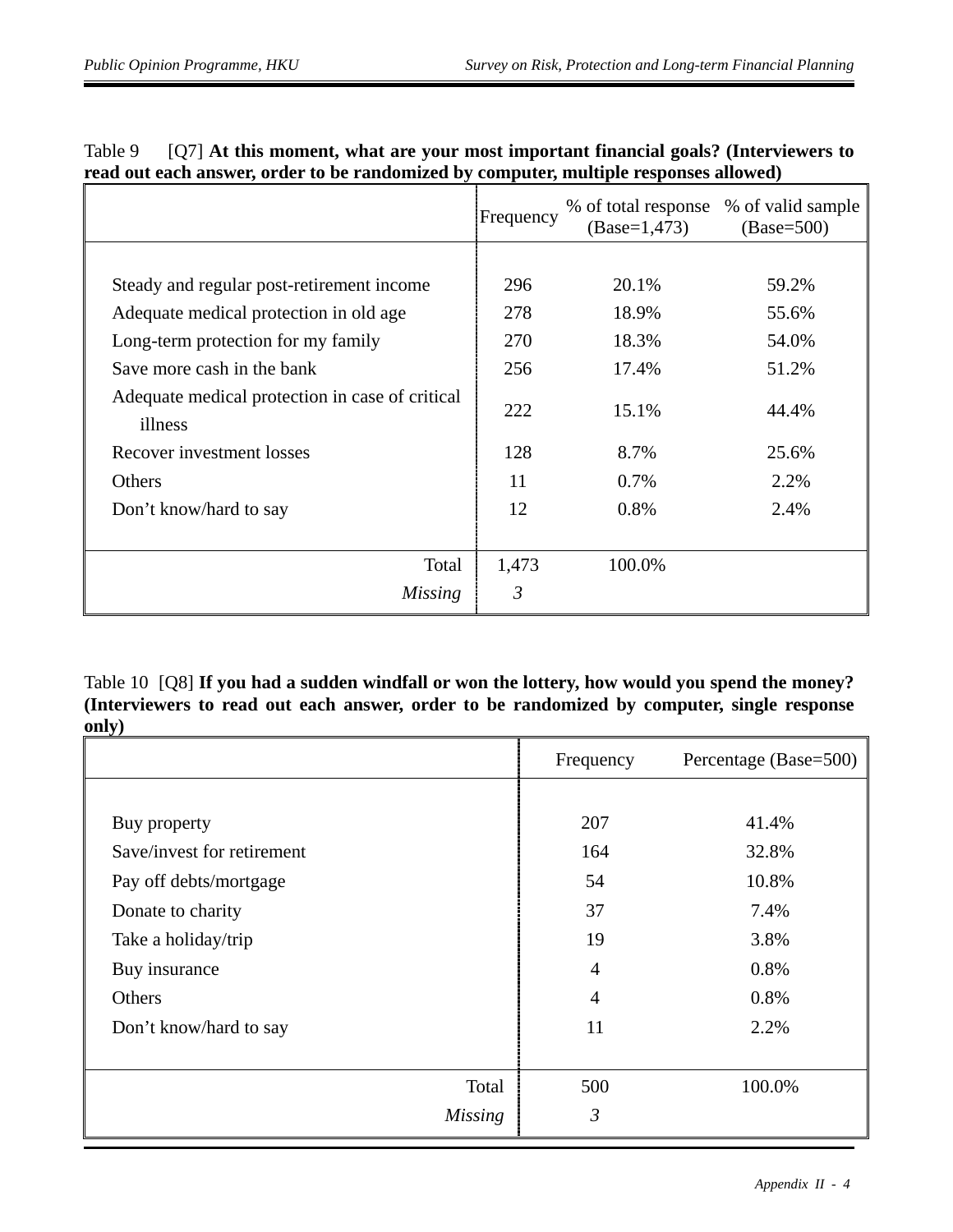Table 11 [Q9] **If something untoward, like critical illness or unexpected death happened to you suddenly, what is most likely to happen to your family's financial situation? (Interviewers to read out each answer, order to be randomized by computer, single response only)**

|                                                                                                  | Frequency | Percentage (Base=501) |
|--------------------------------------------------------------------------------------------------|-----------|-----------------------|
|                                                                                                  |           |                       |
| No change: family is well protected and will get<br>income from insurance and retirement savings | 202       | 40.3%                 |
| No change: other family members will take care of<br>me/my family                                | 92        | 18.4%                 |
| Family is likely to make lifestyle changes due to<br>insufficient income                         | 96        | 19.2%                 |
| Family will need to use savings for daily or medical<br>expenses                                 | 71        | 14.2%                 |
| Family is likely to borrow money to cover daily or<br>future medical expenses                    | 10        | 2.0%                  |
| Not applicable/No family members                                                                 | 6         | 1.2%                  |
| None of the above                                                                                | 11        | 2.2%                  |
| Don't know/hard to say                                                                           | 13        | 2.6%                  |
| Total                                                                                            | 501       |                       |
| <b>Missing</b>                                                                                   | 2         |                       |